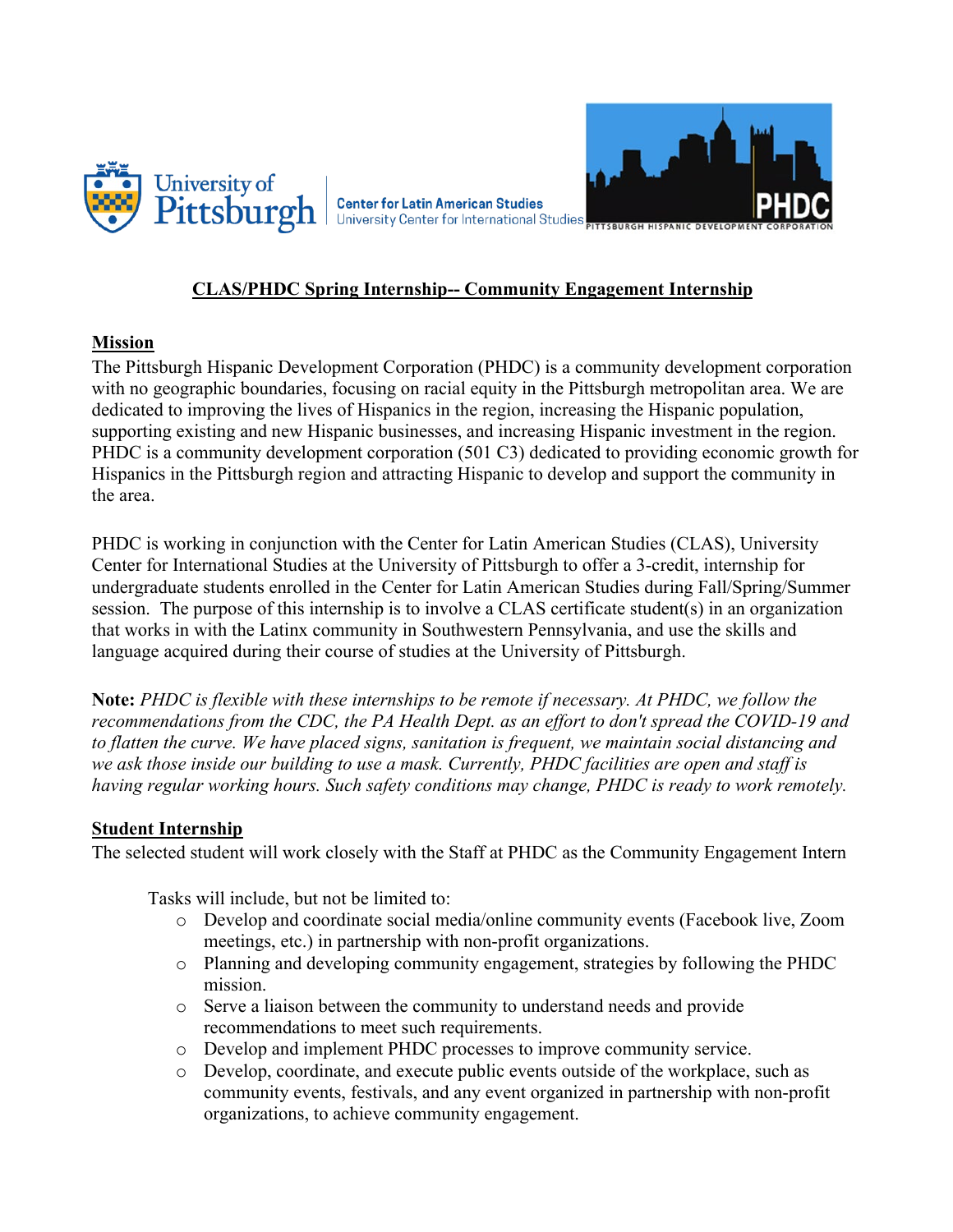- o Assisting with and coordinating educational workshops in housing and career development
- o Flexibility with changes in tasks and priorities, along with using sound judgment.
- o Able to multitask and manage multiple projects while meeting deadlines.
- o Self-motivated and a team player with a positive and professional approach to management.
- o Creativity with some graphic/digital design experience a plus.
- o Assist in filling out job applications and follow-ups.
- o Uphold a strict level of confidentiality.
- o Develop and sustain a level of professionalism among staff and clientele.

## **Specific Internship Outcomes**

Upon completion of this internship, the Intern will:

- o Acquire a better understanding of non-profit work.
- o Acquire experience and skills in event and project planning, coordination, and management for local non-profit organizations, working with refugees and immigrants in the region.
- o Acquire experience and skills necessary to effectively develop and execute marketing and outreach strategies in a non-profit setting.
- o Acquire experience and skills necessary to effectively fundraise in a non-profitsetting.

# **Required & Desired Skills**

This internship is for rising sophomores and juniors in good academic standing (3.0 Minimum GPA), available for the entirety of the internship period during the Academic Term. Prospective interns must be proficient in communication, organizational, and analytical skills. The ability to speak and write in Spanish (intermediate level and beyond) is required. Must have experience in Microsoft Office Suite software programs, Google Docs, Google Suite, and the use of social media. Extensive social media management knowledge would be a plus.

She/he will be able to multitask in a fast-paced, team environment under direct supervision but also thrive as a self-starter.

Consideration for selection will be given to:

- -- Academic accomplishment,
- -- Progress toward completion of the CLAS certificate,
- -- Strength of the statement of intent,
- -- Spanish-speaking fluency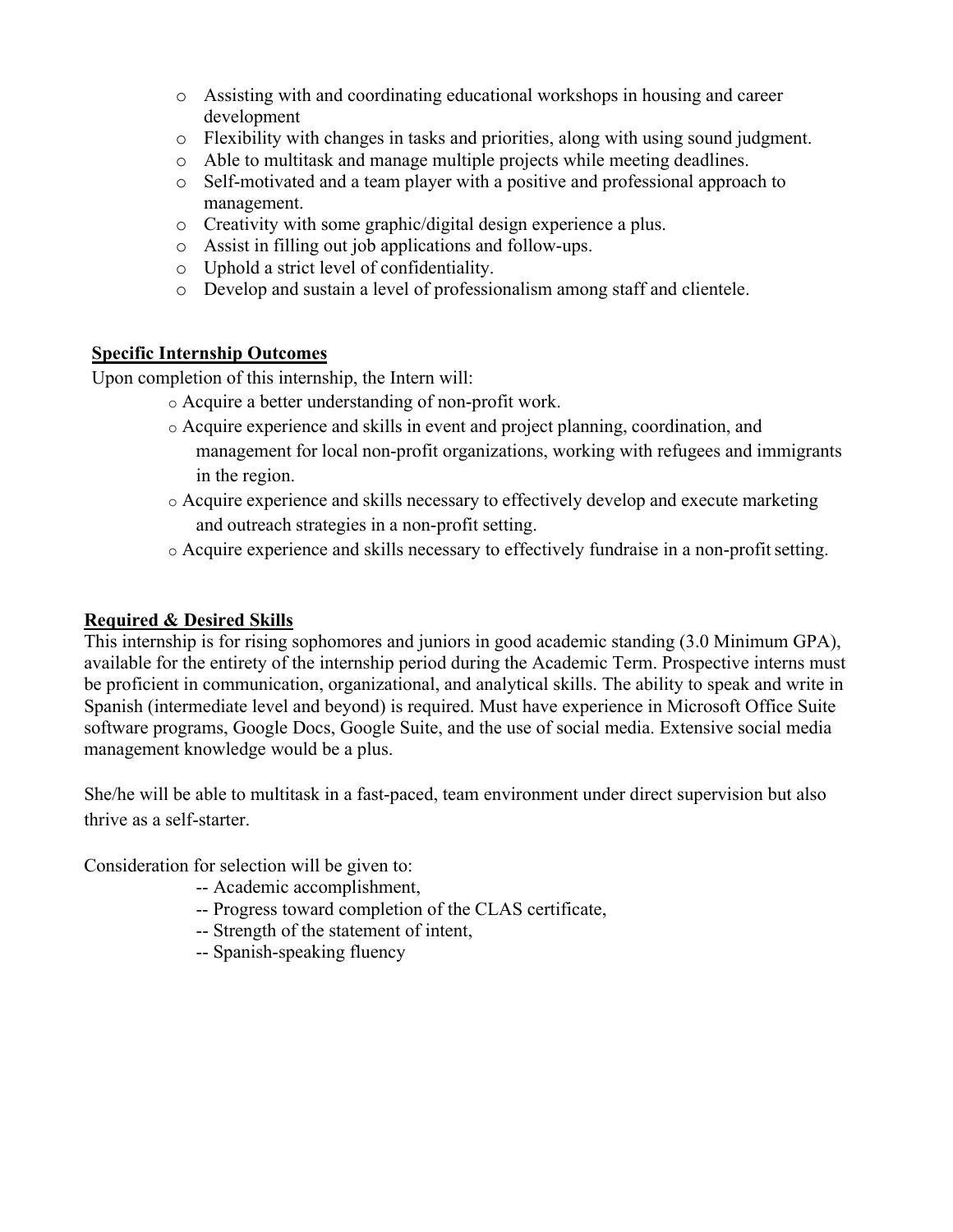#### **Schedule & Structure**

*Keep in mind that this is a non-compensation internship.* Requirements:

> • Students will be required to meet with CLAS and PHDC Staff during the internship term, which is120 hours in total. The meetings will take place three times during the internship (40 hours, 80 hours, and at the end of the 120 hours). While doing the internship the student will work on:

> > **Portfolio**—Students create a portfolio to keep samples of written work, photographs, videos, reports, interview transcripts, summaries, certificates of training, reference letters and other documentation of the internship experience and their contribution to the work of the organization where they interned. The portfolio should illustrate what the student has learned and how his/her skills or knowledge base has expanded through the internship. It will be valuable for the topical paper.

**Topical Paper**—A paper to be written at the end of the internship will integrate the internship experience with one or more topics related to specific courses or other academic interests. Research references should be cited to support conclusions drawn. The paper is to indicate how the student has integrated the experience with his or her academic knowledge base as well as to identify areas or questions for further exploration. The topics should be selected by the student and faculty sponsor as part of the academic component and listed on the Learning Agreement. Credit will not be assigned until the paper is approved by the CLAS Academic Advisor.

• PHDC and The Center for Latin American Studies reserves the right to use images for promotional purposes of photographs taken during the internship.

## **Application Instructions and deadlines:**

Qualified applicants will submit:

To upload documents, visit: [https://www.ucis.pitt.edu/clas/clasinternship.](https://www.ucis.pitt.edu/clas/clasinternship)

(Items 1--3 need to be uploaded online. Item number four needs to be emailed to [lavst12@pitt.edu.](mailto:lavst12@pitt.edu))

- 1. Letter of intent (a well-composed statement of academic intent addressing why you feel that you would be an appropriate participant in this opportunity)
- 2. Resume
- 3. An unofficial transcript (it can be obtained from People Soft)
- 4. Letter of reference from a professor or advisor (This needs to be emailed to [lavst12@pitt.edu\)](mailto:lavst12@pitt.edu)

NOTE: *The student or students selected will set up an appointment with the CLAS Academic Advisor to obtain the course number, and work on a plan of action for the schedule and structure of the internship with the CLAS Academic Advisor and Asst. Director for Partnerships and Programming.*